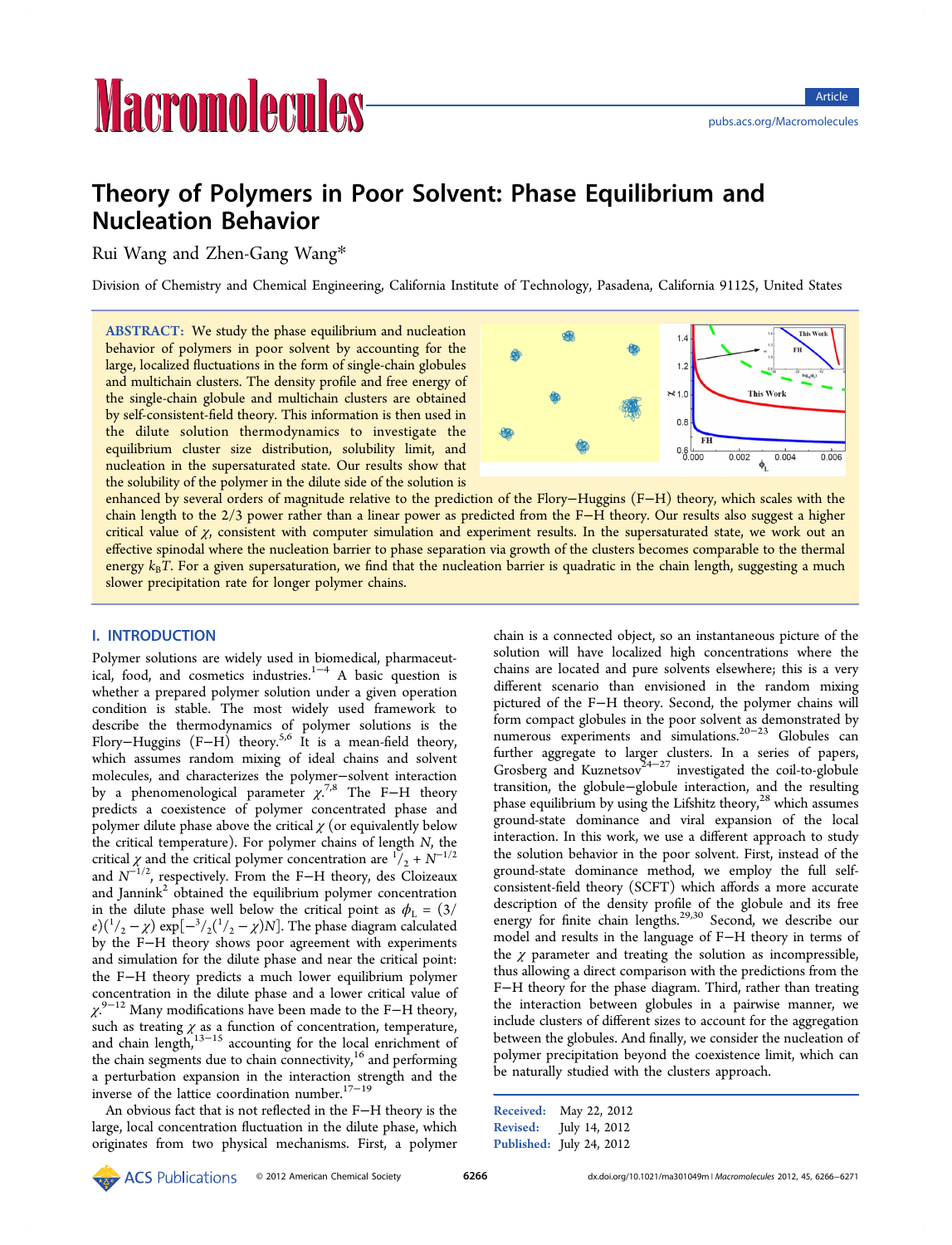### <span id="page-1-0"></span>II. MODEL

We consider a closed system of homopolymers of N Kuhn segments in a poor solvent. For simplicity, the volume of the solvent molecule and the chain segment are assumed to be the same  $v_0$ . The polymer chains can form clusters of different aggregation number m (called m-cluster henceforth).  $m = 1$  is the single-chain globule. We investigate the fluctuation structure of the solution by focusing on the formation of a single isolated cluster in a chosen subvolume. Anticipating the low concentration of polymers in the polymer-poor phase well below the critical point, we ignore the interaction between different clusters. The free energy density of the system, including the translational entropy of the clusters, can be written as

$$
F/V = \sum_{m=1}^{\infty} \left\{ C_m F_m + k_B T C_m [\ln(C_m a_m) - 1] \right\}
$$
 (1)

where  $C_m$  is the concentration of the *m*-cluster and  $F_m$  is the standard free energy of an isolated *m*-cluster situated with a fixed center-of-mass position.  $a_m$  in eq 1 is a reference volume which arises from the evaluation of the full partition function for the cluster and cannot be determined from a mean-field theory such as  $SCFT$ .<sup>31,32</sup> Aside from setting a length scale for the concentration, the role of  $a_m$  is insignificant in the thermodynamics of [the s](#page-5-0)ystem; therefore, for simplicity, we take it to be the volume of the *m*-cluster, and thus  $C_m a_m$ becomes just the volume fraction of the m-cluster. The free energy of a single *m*-cluster along with its density profile is calculated numerically using SCFT in semicanonical ensemble by focusing on a subvolume large enough to fully contain one cluster but small enough so the probability of having more than one cluster is negligible. No preassumption of the cluster structure other than spherical symmetry is included in the calculation. We note that in other contexts, for example, micelles formed by block copolymers, questions have been raised as to the validity of using  $SCFT$ ,<sup>39</sup> which does not account for soft-mode fluctuations, such as shape fluctuation of the micelles. However, well below the the[ta](#page-5-0) temperature, as is the case of interest in our work, the interfacial tension between the globule and the solvent is sufficiently high to maintain the shape and density profile of the globule, and thus SCFT should be well suited to study the properties of a single-chain globule and multichain aggregates. We refer the interested readers to the relevant literature for the formulation and numerical details of SCFT.29,30

#### III. SIN[GLE-](#page-5-0)CHAIN GLOBULES AND MULTICHAIN **CLUSTERS**

The F−H  $\chi$  parameter in this work is chosen to be far from the θ region ( $\chi > \chi_{\sigma}$ )  $\chi_{\rm c}$  is the critical value of Flory–Huggins parameter at the  $\theta$  point) to ensure the polymers are in globule or cluster state. Because of the unfavorable interaction with the solvent, chain segments tend to compact themselves to reduce their contact with the solvent molecules. The increase in local segment density is countered by excluded volume (modeled here by the incompressibility) which prevents the globule or cluster structure from collapsing into unbounded high density. The density profile of a globule is shown in Figure 1 for several values of  $\chi$ . The globule structure can be divided into a core region with uniform density and an interfacial region. As  $\chi$ decreases, the globule core becomes smaller and has lower polymer density while the interface becomes wider and more



Figure 1. Effect of F−H  $\chi$  parameter on density profile of globule.  $\rho(r)$ is the local volume fraction of polymer. b is the Kuhn length of chain segments.  $N = 100$ .

diffuse. Although the solution itself is dilute, the globule core is quite dense, and only a small amount of solvent molecules can penetrate into the globule core. Given the spatial structure of the globule, it is obvious that polymer−solvent interaction is not uniform as envisioned in the random mixing approximation in the F−H theory but is primarily concentrated in the interfacial region.

Clusters of higher aggregation number have the same structure as a single-chain globule except for the larger core. Grosberg and Kuznetsov<sup>24</sup> point out that the globule core contains a number of uncorrelated parts of the chain, which resembles a concentrate[d](#page-5-0) solution of independent polymer chains. Approximating the core as a concentrated solution, SCFT is simplified to F−H theory, which is an accurate description for concentrated polymer solutions. The polymer density of the cluster core can be evaluated by balancing the osmotic pressure inside the cluster with that of the pure solvent outside (i.e., zero), as

$$
\left(1 - \frac{1}{N}\right)\rho + \ln(1 - \rho) + \chi\rho^2 = 0
$$
\n(2)

The nontrivial root of eq 2, denoted by  $\rho_{\infty}$ , is the polymer density for an infinitely large cluster. As shown in Figure 2a, the actual polymer density at the center of a m-cluster  $\rho_m$ (calculated by the full SCFT) is higher than  $\rho_{\infty}$ ; this is consistent with the effect of the Laplace pressure in the



**Figure 2.** Dependence of (a) core density  $\rho_m$  and (b) interfacial free energy  $\gamma_m$  on cluster size.  $N = 100$ .  $\rho_m$  and  $\gamma_m$  are calculated from SCFT,  $\rho_{\infty}$  is the nontrivial root of eq 2, and  $\gamma_{\infty}$  is obtained by a separate SCFT calculation for a planar interface.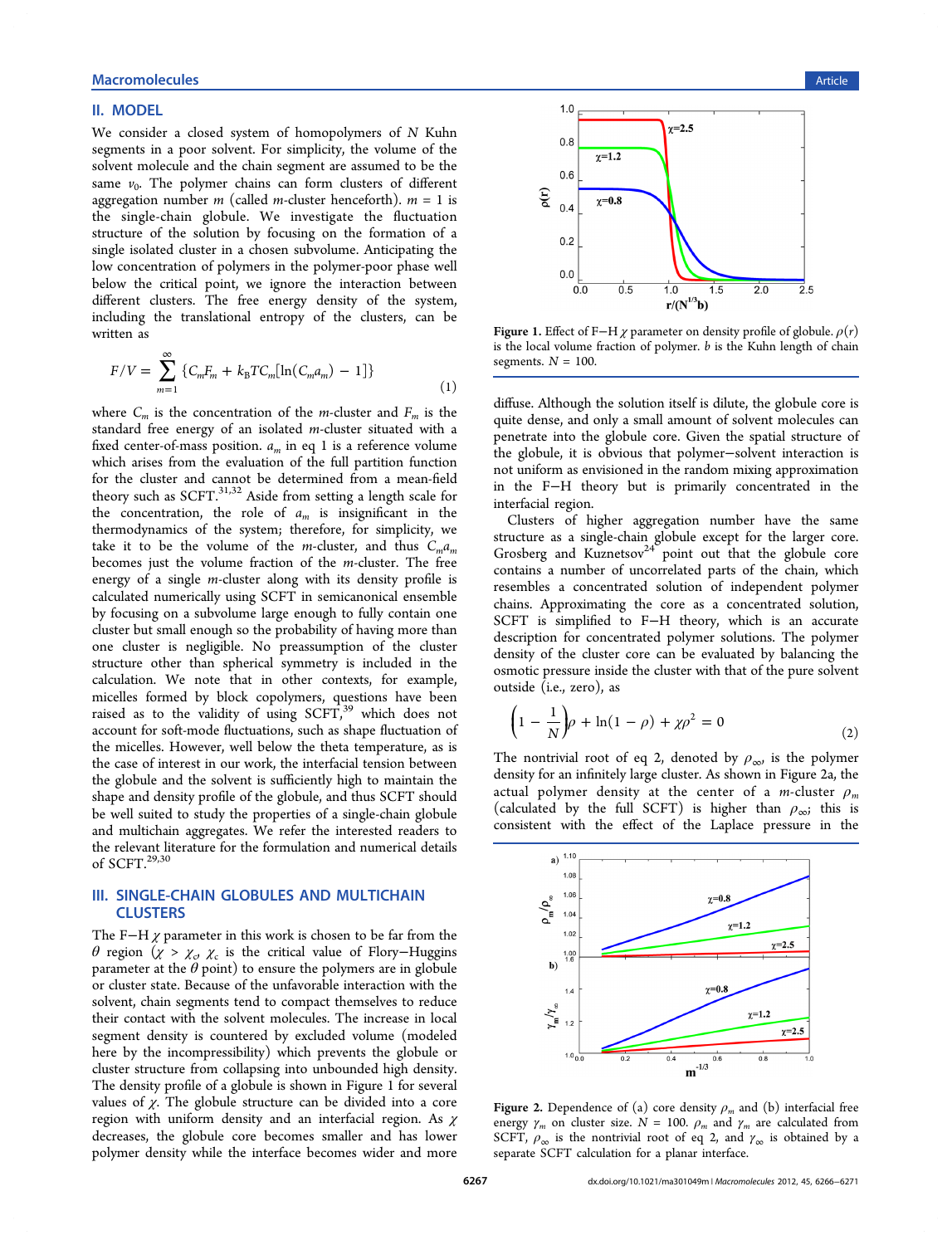<span id="page-2-0"></span>spherical droplet due to the interfacial tension.  $\rho_m$  approaches  $\rho_{\infty}$  as *m* increases, roughly linearly with the cluster curvature ( $~\sim m^{-1/3}$ ). The approach is faster for larger values of  $\chi$ .

As shown in Figure 2b, the interfacial free energy of the mcluster,  $\gamma_{m}$ , is higher than the interfacial tension of the planner interface (denoted by  $\gamma_{\infty}$ ) due to the curvature correction of the interfacial tension.  $\gamma_m$  approaches  $\gamma_\infty$  with the increase of m and  $\chi$ . Based on the cluster structure, the free energy of the *m*cluster,  $F_{m}$ , can be approximated by adding the core term and the interface term:

$$
F_m \approx f_{\rm FH}(\rho_m) V_m + \gamma_m A_m \tag{3}
$$

where  $f_{FH}(\rho_m)$  is the F−H free energy density evaluated at polymer density  $\rho_m$ .  $V_m = mNv_0/\rho_m$  and  $A_m = (6\pi^{1/2}mNv_0/\rho_m)$  $\rho_m$ )<sup>2/3</sup> are the volume and the surface area of the *m*-cluster, respectively. For clusters with very large aggregation number, eq 3 provides a simple approximation of the cluster free energy by using  $\rho_{\infty}$  and  $\gamma_{\infty}$  in place of  $\rho_m$  and  $\gamma_m$ ; for small clusters (especially the globule), the free energy is obtained with the full SCFT.

The equilibrium concentration of the m-clusters in the system can be obtained by minimization of the free energy density in eq 1 subject to a fixed total polymer concentration  $\sum_{m=1}^{\infty} m C_m$ , which leads to

$$
F_m + k_B T \ln \phi_m = m\mu \tag{4}
$$

where  $\phi_m$  is the volume fraction of the *m*-cluster.  $\mu$  is the Lagrangian multiplier ensuring mass conservation, which can be interpreted as the chemical potential of a polymer chain. Equation 4 thus is equivalent to equality of the chemical potential of the polymer chain in all clusters. Expressing  $\mu$  in terms of the globule properties (i.e.,  $\mu = F_1 + k_B T \ln \phi_1$ ) results in the following cluster distribution:

$$
\phi_m = (\phi_1)^m \exp\left(-\frac{\Delta F_m}{k_B T}\right) \tag{5}
$$

where  $\Delta F_m \equiv F_m - mF_1$  is the free energy of formation of the *m*-cluster from *m* single-chain globules. Based on eq 3,  $\Delta F_m$  is proportional to  $(m^{2/3} - m)N^{2/3}\gamma_m$  if we neglect the cluster size dependence of  $\rho_m$  and  $\gamma_m$ . This simple formula explains the behavior of  $\Delta F_m$  shown in Figure 3:  $\Delta F_m$  decays monotonically with the increase of m and becomes more negative as either  $\chi$ increases (thus increasing  $\gamma_m$ ) or N increases.

According to eq 5, the cluster distribution is determined by the competition between the formation free energy  $\Delta F_m$  and the translational entropy (manifested in  $(\phi_1)^m$ ). Larger cluster is energetically preferable, while translational entropy favors single-chain globules. In a stable dilute solution, the entropic effect dominates, and thus single-chain globules occupy the largest volume fraction in the cluster distribution as shown in Figure 4.  $\phi_m$  decreases with increasing *m*. The volume fraction of larger clusters increases as  $\phi_1$  increases (i.e., approaching the phase coexistence curve). Further increasing  $\phi_1$  past the coexistence curve, the solution becomes metastable. In this regime, globules will aggregate and eventually precipitate from the poor solvent, which we will discuss in section V.

#### IV. SOLUBILITY LIMIT

The free energy and distribution of clusters obt[ain](#page-3-0)ed above allow us to construct an improved phase diagram for polymer chains in poor solvents. The F−H theory significantly overestimates the polymer−solvent interaction in dilute



Figure 3. Standard formation energy of clusters versus the aggregation number m: (a) for three levels of  $\chi$  at  $N = 100$ ; (b) for three levels of N at  $\chi$  = 1.0.



Figure 4. Volume fraction of clusters versus the aggregation number  $m$ for three values of  $\phi_1$ .  $\chi$  = 1.0, N = 100.  $\phi_1$  at phase equilibrium is 9.7  $\times 10^{-5}$ . .

phase, and thus the calculated phase coexistence curve is very much off. In this work, we use the free energy in eq 1 to account for the large, local fluctuation structure of the dilute polymer solution, whereas the F−H theory is used i[n](#page-1-0) the concentrated phase. Grosberg and Kuznetsov included only globules in their calculation of phase equilibrium. They accounted for the pair interaction between globules and found that aggregation can lower the system free energy.<sup>2</sup> Here, we allow the existence of larger clusters and determine the coexistence by the respective equality of the chemi[cal](#page-5-0) potential of the polymer and the solvent in the two coexisting phases:

$$
\frac{F_1}{k_B T} + \ln \phi_1 = \ln \phi_H + \left(1 - \frac{1}{N}\right) (1 - \phi_H) + \chi N (1 - \phi_H)^2
$$
\n(6a)

$$
-\sum_{m=1}^{\infty} \frac{\phi_m^*}{mN} = \left(1 - \frac{1}{N}\right) \phi_H + \ln(1 - \phi_H) + \chi {\phi_H}^2 \tag{6b}
$$

where  $\phi_H$  is the equilibrium volume fraction of polymers in concentrated phase and  $\phi_m^*$  is the equilibrium volume fraction of the m-cluster in the dilute phase given by eq 5. We recognize the sum on the left-hand side of eq 6b as the (dimensionless) osmotic pressure in the dilute phase (in accordance with the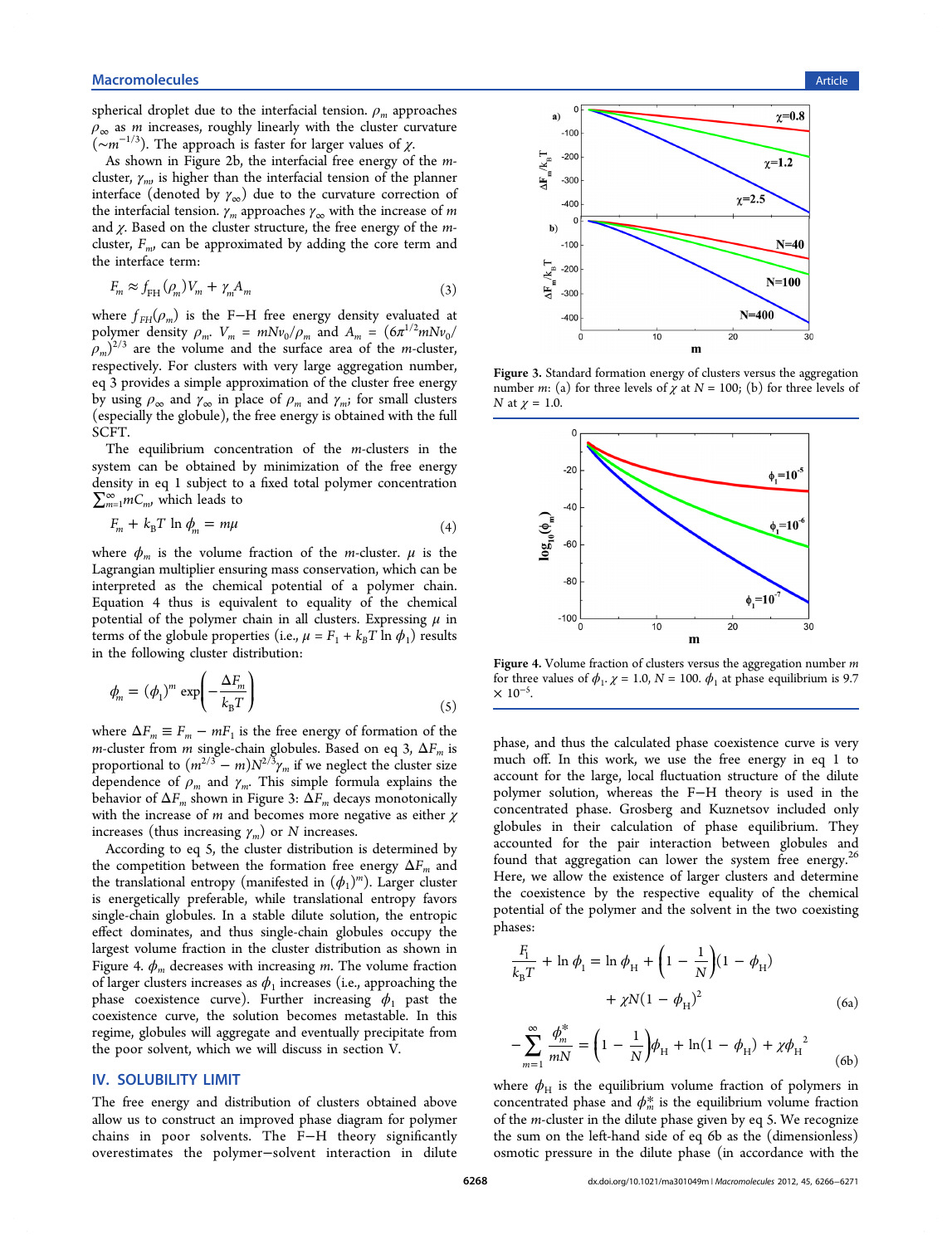<span id="page-3-0"></span>van't Hoff law), as expected for an ideal dilute solution. Because  $\phi_m$  decreases rapidly with m (as shown in Figure 4), the summation is dominated by the single-chain globules with some significantly reduced contributions from dim[ers](#page-2-0) and trimers; we thus include clusters sizes only up to 3. The resulting coexistence curve for the dilute phase is shown in Figure 5. For the concentrated phase, the coexistence curve is very close to that calculated by the F−H theory, which is not shown here.



Figure 5. Phase boundary on the dilute side of the coexistence for  $N =$ 100.  $\phi$ <sub>L</sub> is the equilibrium polymer concentration in the dilute phase  $(\phi_{L} = \sum_{m=1}^{\infty} \phi_{m}^{*}$ . The lines denoted by "This Work" and "FH" are the results calculated by our model and by the F−H theory, respectively. The inset uses logarithmic scale of  $\phi_L$  to illustrate the huge difference between the results of the two models at large  $\chi$ . The dashed line is the pseudospinodal line discussed in section V.

Because the F−H theory overestimates the penalty of polymer−solvent interaction, it predicts a much lower solubility of polymers in a poor solvent compared with experiments and simulation. By including large, localized fluctuation in the form of globules and clusters, the coexistence volume fraction of polymers in the dilute phase calculated by our model is much higher than predicted by the F−H theory, as shown in Figure 5. The improvement can be as large as tens of order of magnitude with the increase of  $\chi$ . Although our calculation cannot be extended to the critical region, it can be seen from the trend of the coexistence curve that the critical  $\chi$  extrapolated from our model would be higher than that predicted by the F−H theory, in agreement with the experiment and simulation results. $9,10,33$ 

In addition to the large quantitative discrepancy in the phase boundary, our model also yields different scaling behavi[or for](#page-5-0) the equilibrium concentration of polymers in the dilute phase  $(\phi_{L} = \sum_{m=1}^{\infty} \phi_{m}^{*})$  with the polymer chain length N. Using the F– H theory, des Cloizeaux and Jannink<sup>2</sup> obtained  $\phi_L = (3/e)(\frac{1}{2}$  $-\chi$ ) exp $\left[\frac{-3}{2}\left(\frac{1}{2} - \chi\right)N\right]$ ; i.e., ln  $\phi$ <sub>L</sub> scales linearly with N. In our model, ln  $\phi_L$  decreases linearl[y](#page-5-0) with  $N^{2/3}$ , as shown in Figure 6. The different N-dependence arises from the fact that the F−H theory assumes random, uniform mixing between the solvent and the chain segments whereas the solvent−polymer contact in our model mainly takes place at the cluster surface. Moreover, the slope of ln  $\phi_L$  versus  $N^{2/3}$  is a function of  $\chi$  and becomes more negative with increasing  $\chi$ , as shown in Figure 6. By measuring the slope of  $\ln \phi_L$  versus  $N^{2/3}$ , our model suggests a method for determining  $\chi$  from experiment.



Figure 6. Linear relation between  $\ln \phi_L$  and  $N^{2/3}$ .

#### V. NUCLEATION IN THE SUPERSATURATED STATE

Above the phase boundary in Figure 5, the solution becomes supersaturated with polymers. Polymer chains will precipitate from the solvent to form the polymer-rich phase through the nucleation and growth mechanism.<sup>35</sup> The precipitation rate is related to the free energy barrier to forming the critical nucleus (the cluster with critical aggre[gat](#page-5-0)ion number  $m^*$ ). The formation free energy of an m-cluster from m free globules,  $\Delta G_{\text{mv}}$  is given by

$$
\Delta G_m = F_m - m\mu = \Delta F_m - k_B T \ln \phi_1 \tag{7}
$$

Figure 7 shows a typical energy curve as a function of the cluster size. If we take the cluster size  $m$  as the "reaction



Figure 7. Free energy to form a cluster from free globules as a function of the aggregation number.  $\phi_1$  is fixed at 5 × 10<sup>-4</sup>. N = 100.

coordinate", the figure can be interpreted as the free energy path for cluster growth. The maximum of the free energy gives the size of the critical nucleus  $(m^*)$  and the nucleation barrier  $(\Delta G_{m*}).$ 

The size of the critical nucleus and nucleation barrier as a function of  $\chi$  at fixed concentration of the free globules are shown in Figure 8. Both  $m^*$  and  $\Delta G_m^*$  diverge at the phase coexistence curve, as demanded by thermodynamic consistency.  $m^*$  and  $\Delta G_m^*$  d[ec](#page-4-0)rease rapidly as  $\chi$  increases away from the coexistence curve, reflecting the fact that the metastable solution becomes less stable. For our system,  $\Delta G_m{}^*$  becomes less than  $10k_BT$  (with  $m^* \approx 3$ ) when  $\chi > 1.55$ . When the nucleation barrier becomes comparable to  $k_BT$ , the lifetime of the metastable state becomes sufficiently short that an equilibrium description of the system becomes questionable.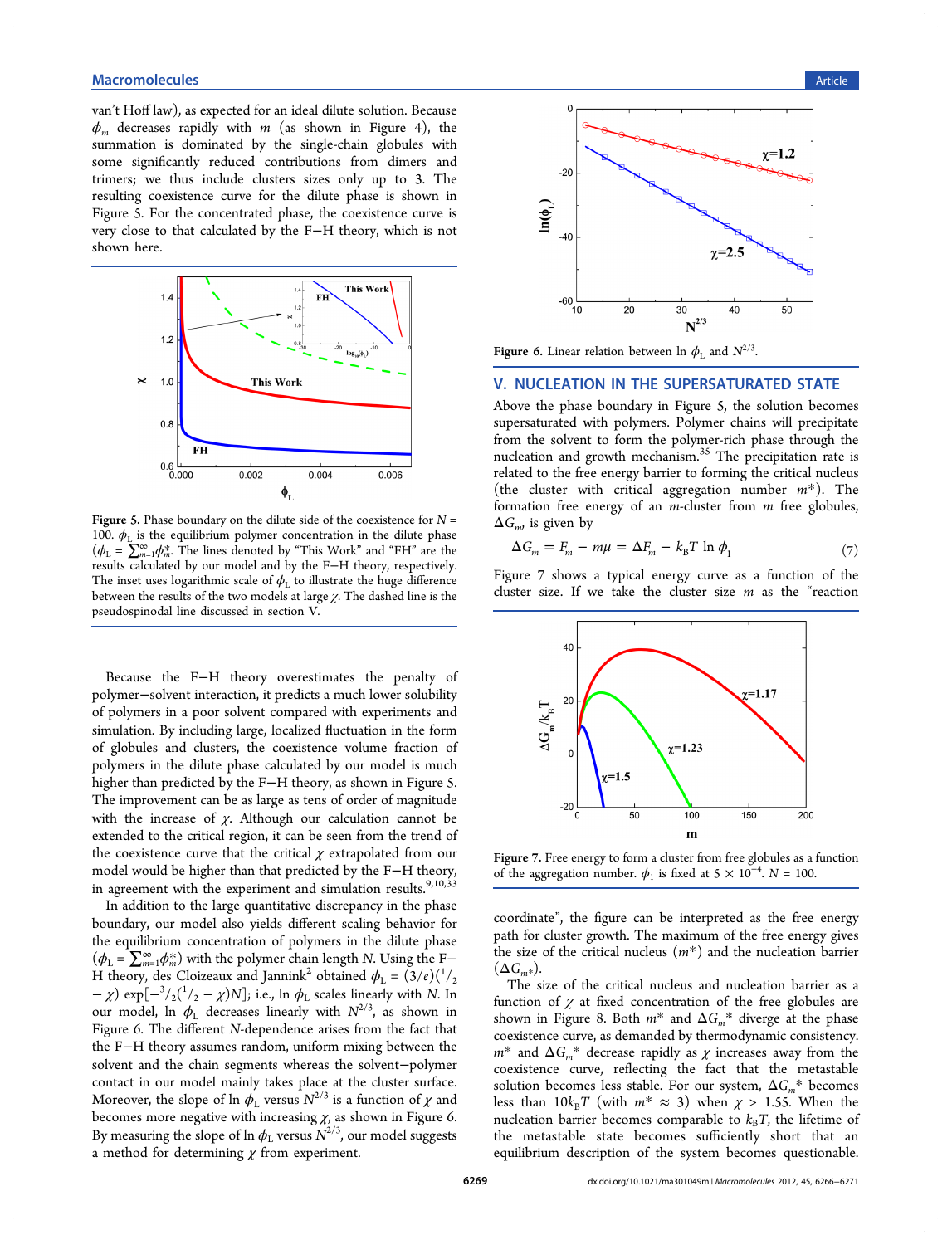<span id="page-4-0"></span>

Figure 8. (a) Size of critical nucleus and (b) the nucleation energy barrier as a function of  $\chi$ .  $\phi_1$  is fixed at 5 × 10<sup>-4</sup>. N = 100.  $\chi$  at phase coexistence curve is 1.07. Circles and solid lines are the results obtained by the exact method and the approximate method, respectively.

In addition, in this regime the concentration of clusters is no longer small to justify ignoring their interactions. Nevertheless, one may define an operational limit of metastability (what has been termed the pseudospinodal $34$ ) when the nucleation barrier is  $10k_BT$ . This pseudospinodal line is shown as the dashed curve in Figure 5.

We can obtain approximate analytical expressions for the critical nucleus [si](#page-3-0)ze and the nucleation barrier by using the approximate expression for  $\Delta F_m$ , eq 3, in eq 7 and subsequently replacing  $ρ_{\infty}$  and  $γ_{\infty}$  with  $γ_m$  and  $ρ_m$ .  $ΔG_m$  now becomes

$$
\Delta G_m \approx f_{\text{FH}}(\rho_m) V_m + \gamma_m A_m - mF_1 - m k_B T \ln \phi_1
$$
  

$$
\approx [f_{\text{FH}}(\rho_\infty) N v_0 / \rho_\infty - F_1 - k_B T \ln \phi_1] m
$$
  

$$
+ \gamma_\infty (6\pi^{1/2} N v_0 / \rho_\infty)^{2/3} m^{2/3}
$$
 (8)

Clearly,  $\Delta G_m$  contains a volume term  $(\sim m)$  and a surface term  $(\sim m^{2/3})$ ; this is just the classical nucleation theory (CNT).<sup>35,36</sup> The critical nucleus is obtained by  $\partial \Delta G_m / \partial m = 0$ , leading to

$$
m^* = \frac{32\pi (Nv_0)^2 \gamma_\infty^3}{3\rho_\infty^2 [F_1 + k_\text{B}T \ln \phi_1 - f_{\text{FH}}(\rho_\infty) N v_0 / \rho_\infty]^3}
$$
(9)

$$
\Delta G_{m*} = \frac{8\pi (Nv_0)^2 \gamma_\infty^3}{3\rho_\infty^2 [F_1 + k_\text{B}T \ln \phi_1 - f_{\text{FH}}(\rho_\infty) N v_0 / \rho_\infty]^2}
$$
(10)

As shown in Figure 8, these analytical expressions, which only require the free energy of the globule  $F_1$ , the bulk concentration  $ρ<sub>∞</sub>$ , and interfacial tension  $γ<sub>∞</sub>$ , are good approximations to the results obtained using the full SCFT. Therefore, whereas the classical nucleation theory is known to be a poor description for small-molecule systems, for the precipitation of polymers in poor solvents, CNT provides a good description of the nucleation behavior.

It is instructive to express  $m^*$  and  $\Delta G_m^*$  in terms of supersaturation S. S in our case is defined as  $\phi_1/\phi_1^*$ , with  $\phi_1^*$ the volume fraction at phase coexistence (where  $m^*$  in eq 9 diverges). S measures the relative distance from the phase coexistence and can be considered the driving force to form the new phase from the metastable solution. Based on the definition of S, eqs 9 and 10 can be rearranged to give the following scaling behaviors:

$$
m^* \sim \gamma_\infty^3 \rho_\infty^{-2} N^2 (k_B T \ln S)^{-3} \tag{11}
$$

$$
\Delta G_{m*} \sim \gamma_{\infty}^3 \rho_{\infty}^{-2} N^2 (k_B T \ln S)^{-2}
$$
 (12)

The dependence on the supersaturation  $S$  is consistent with the CNT.<sup>35,36</sup> Importantly, however,  $\Delta G_m^*$  shows a strong dependence with the chain length as  $N^2$  (for sufficiently long chain[s,](#page-5-0)  $\rho_{\infty}$  and  $\gamma_{\infty}$  become independent of N). At the same supersaturation, the nucleation barrier increases with chain length. Equation 12 can also be viewed in another perspective: the supersaturation required to reach the pseudospinodal (by setting the right-hand side of eq 12 to  $10k_BT$ ) increases exponentially with the molecular weight. Therefore, it is more difficult to precipitate polymers than small molecules; polymer precipitation requires a much higher supersaturation.

#### VI. CONCLUSIONS

In this work, we have studied the phase equilibrium and nucleation behavior of a dilute solution of polymer chains in poor solvents by taking into account the large, localized fluctuations in the form of globules and clusters. The free energy and the density profile of the single-chain globule and multichain clusters are obtained by the SCFT. This information is then used in the framework of the dilute solution thermodynamics to predict the equilibrium cluster size distribution, solubility limit, and nucleation in the supersaturated state. Our theory yields a much higher solubility limit (by several orders of magnitude) for the polymer than that given by the F−H theory and also suggests a higher critical value of  $\chi$  for the phase diagram. Moreover, our theory predicts different scaling between the equilibrium concentration of polymers at the solubility limit  $\phi_L$  and the chain length N: ln  $\phi_L$ decreases linearly with  $N^{2/3}$  instead of N. In addition, by examining the nucleation barrier in the supersaturated state, we obtain the physical limit of metastability-the pseudospinodal—at which the barrier becomes comparable to the thermal energy. For a given supersaturation, we find that the nucleation barrier is proportional to  $N^2$ , which suggests a slower precipitation rate of longer polymer chains.

We close with two perspective remarks. First, the effects we study in this work are clearly due to large fluctuations that cannot be captured by the usual mean-field theory. However, when the fluctuations are local and uncorrelated-such as in the form of isolated globules and clusters studied here-it is possible to address the non-mean-field effects with a mean-field theory (the SCFT) if we judicially identify and isolate these local fluctuations.<sup>31,37,38</sup> We note that if we applied the SCFT on the polymer solution as a whole, we would merely recover the F-H theory. [Wang](#page-5-0) et al.<sup>31</sup> used a similar strategy to study the effects of disordered micelles on the order−disorder transition in asymmetric di[blo](#page-5-0)ck copolymer melts. We thus advocate such a strategy as a simple and effective means for studying large, localized fluctuation effects in polymeric systems.

Second, from the point of view of nucleation theory, our results show that the classical nucleation theory provides a good description of the nucleation in the precipitation of the polymers in supersaturated state. For nucleation in smallmolecule systems, such as condensation of supersaturated vapor, or vaporization of superheated liquids, some of the key assumptions concerning the nuclei, such as the spherical shape and uniform, bulklike core, do not hold for small nuclei.<sup>35</sup> For polymers in poor solvents, however, even a single chain takes